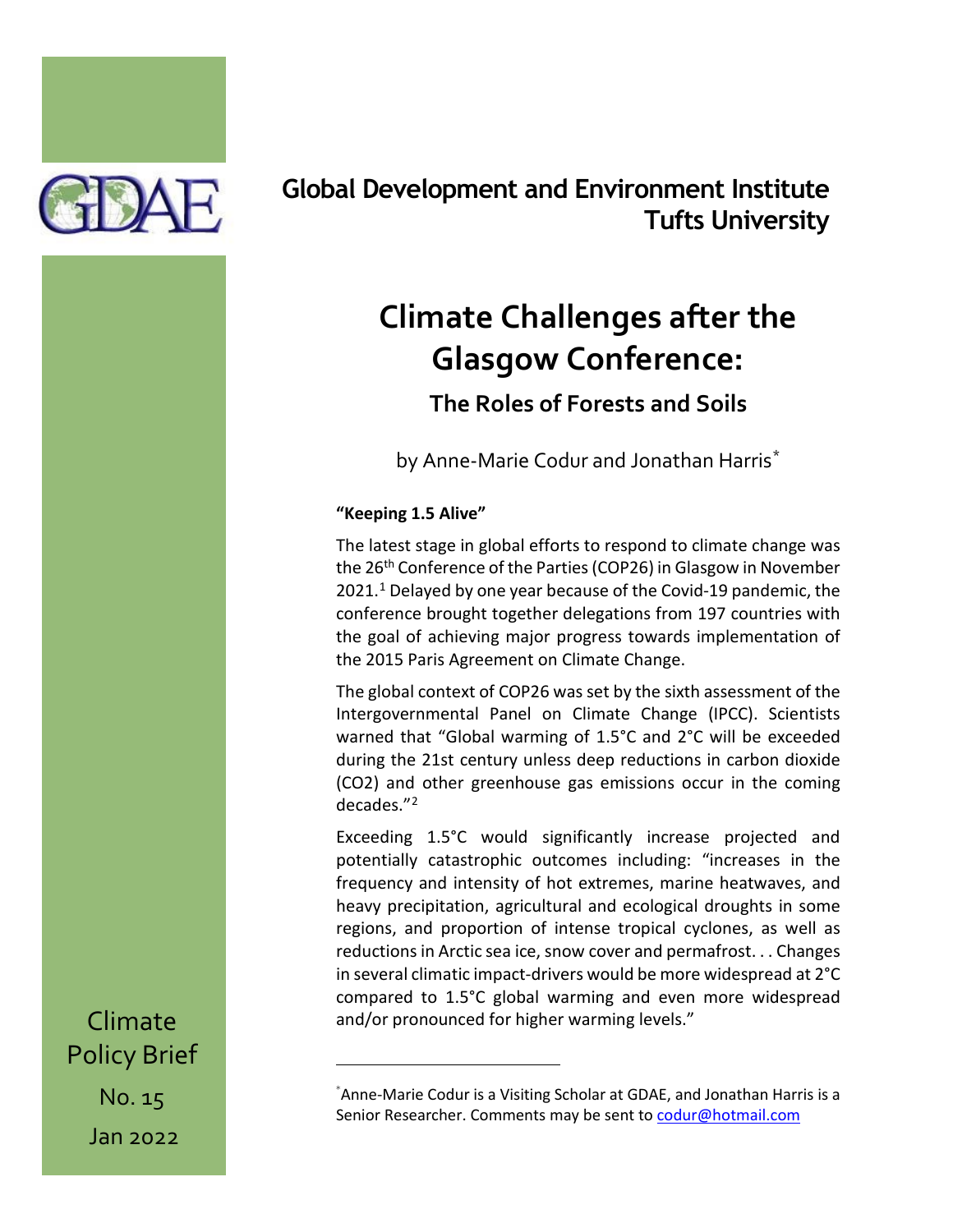In addition the IPCC report indicates that "ice sheet collapse, abrupt ocean circulation changes, compound extreme events and . . . substantially larger warming cannot be ruled out." [3](#page-10-2)

Temperatures have already risen 1.1°C from the pre-industrial era, leaving little margin for error in attempting to achieve a 1.5°C target, now more widely accepted than the previous 2°C target as being essential to avoid unacceptable damage.

The COP26 conference took place at a time when the reality of climate change has already become evident through the increased prevalence of climatic events previously considered as "once-in-a-century" occurrences, but now being experienced at a much higher frequency and amplitude. Droughts, heat waves, mega wildfires destroying forests in Siberia, Australia, California, and elsewhere, as well as unusually strong hurricanes, typhoons, tropical storms, and floods have occurred particularly in 2020 and 2021, in the Global North as well as in the Global South, devastating entire regions and impacting millions of people.<sup>[4](#page-10-3)</sup>

COP26 was branded from the start as the "last chance saloon" to save the world from runaway climate change<sup>[5](#page-10-4)</sup> and the COP's UK Presidency made "keep 1.5 alive" its rallying cry and its ultimate goal<sup>6</sup>. Heads of States shared the floor to declare their determination to take resolute action. President Biden apologized for the decision of the US previous administration to withdraw from the Paris Agreement and declared that the United States was fully and forcefully back.

Despite the absence of Chinese President Xi, a surprise announcement occurred on day 10 of the COP, that the two biggest emitters of greenhouse gases pledged to boost climate cooperation on some key specific areas, such as cutting methane emissions and carbon emissions from transport, energy and industry.<sup>[7](#page-11-1)</sup> This last minute announcement, although lacking details on this unexpected US-Chinese plan, boosted a Conference that was struggling to produce significant outcomes to measure up to the magnitude of the task.

Achieving the demanding goal of 1.5°C would require a significant strengthening of the national commitments first undertaken at COP21 in Paris, in 2015. According to the Paris Agreement, the Nationally Determined Commitments (NDCs), which are voluntary, are supposed to be updated every five years to reflect higher ambitions. COP26 represented the first such milestone for updating.

The strengthened national commitments announced by the end of COP26 still fall considerably short of the goal. According to Climate Action Tracker, a non-profit scientific organization, there is a large gap between what was additionally committed by the end of COP26 (which would lead to 2.4°C) and the commitments needed to put the world on a path to 1.5°C (see Figure 1).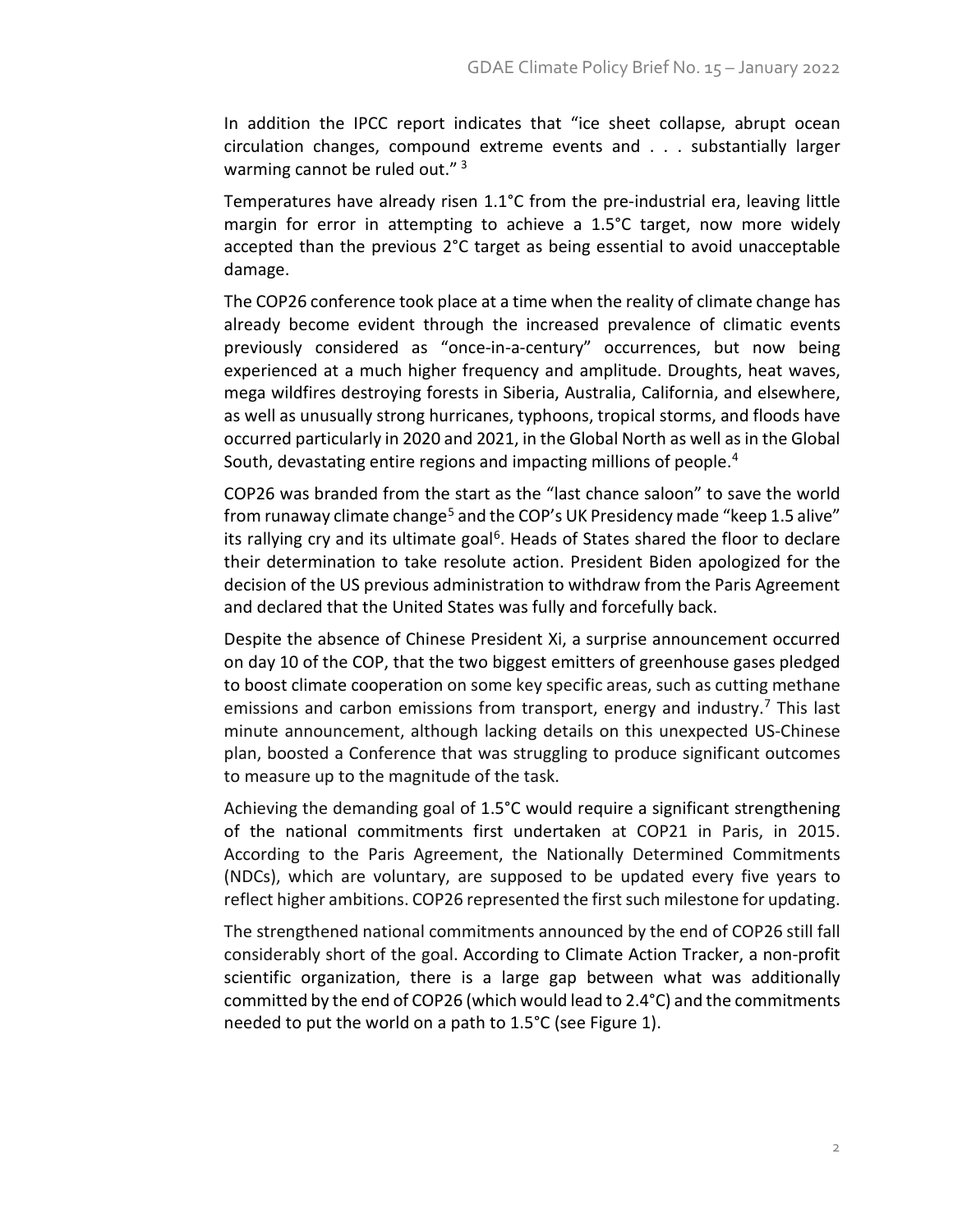

## **Figure 1: Projections of Global Greenhouse Gases, different scenarios**

The Climate Action Tracker's analysis indicates that "Current policies presently in place around the world are projected to result in about 2.7°C warming above preindustrial levels. NDCs alone will limit warming to 2.4°C. When binding long-term or net-zero targets are included warming would be limited to about  $2.1^{\circ}$ C."<sup>[8](#page-11-2)</sup> To reach a 1.5 $\degree$ C pathway, CO<sub>2</sub> emissions would need to be at least 20 Gigatons (billion tons, or Gt) less than what they are projected to be in 2030 with current NDCs commitments.

The coming decade is thus crucial to "keep 1.5°C alive". As summarized on the last day of the COP by its President, Alok Sharma: "we have kept 1.5 °C within reach but its pulse is weak and it will only survive if we keep our promises, if we translate commitments into rapid action, and if we deliver on the expectations set out in this Glasgow Climate Pact to increase ambitions to 2030 and beyond, and if we close the vast gap that remains, as we must." $9$ 

#### **COP26 Outcomes**

The text of the Glasgow Climate Pact summarizing COP26 outcomes reflects for the first time a specific commitment to "phase down" fossil fuels. The delegation of India, supported by China, insisted on a last-minute change to replace the term "phase-out" of coal power with "phase-down" (see article 36 of the Glasgow

Source: Climate Action Tracker, November 2021 update <https://climateactiontracker.org/global/temperatures/>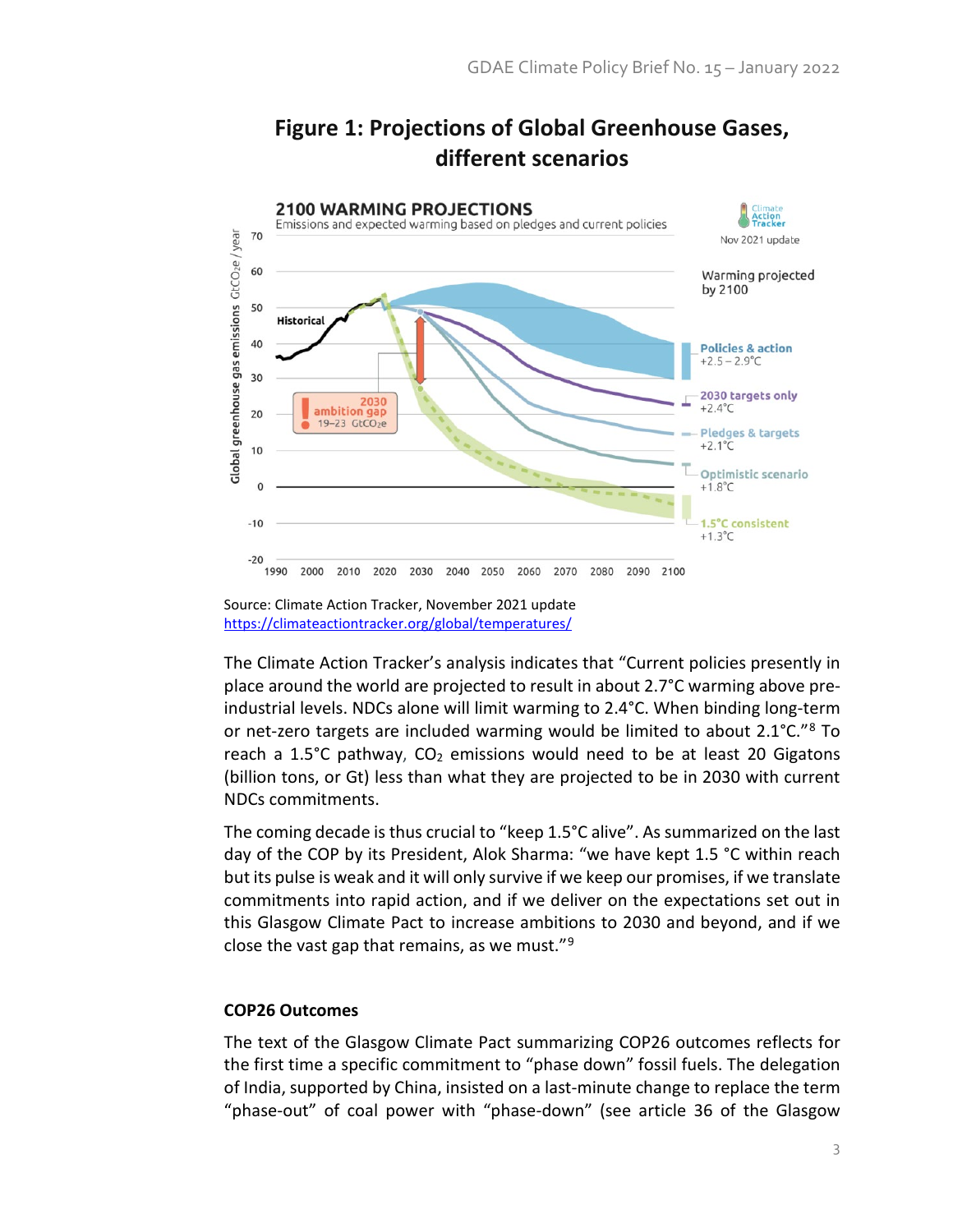Climate Pact). The document also calls for the elimination of fossil fuel subsidies, and "rapidly scaling up the deployment of clean power generation and energy efficiency measures." [10](#page-11-4)

Another major outcome of COP26 is a requirement to update NDCs every year, instead of every five years, and to provide more ambitious plans starting with COP27 in Sharm El-Sheikh, Egypt in 2022.<sup>[11](#page-11-5)</sup> COP26 also reaffirmed the obligation of developed nations to mobilize \$100 billion a year to support climate mitigation efforts in developing countries, despite this target having been missed in 2020, and to double funding for climate adaptation to \$40 billion by 2025.

In addition, at COP26 the world's governments agreed on a set of rules for the global carbon market under the Paris Agreement's Article 6. This enables international trading of carbon reduction credits, though important issues remain to be resolved to ensure that credits represent real carbon emissions reductions rather than "hot air". Countries also agreed to standards for transparency in carbon accounting.

Other important areas saw agreements among subsets of the participants: 109 countries joined the Global Methane Pledge to slash methane emissions by 30% by 2030; 141 countries pledged to halt and reverse forest loss and land degradation by 2030; 46 countries made commitments to phase out domestic coal, and 29 more countries committed to ending new international public support for fossil fuels by the end of 2022 and redirecting this investment to clean energy. The EU, UK, France, Germany, and US pledged \$8.5 billion to help South Africa finance a quicker transition from coal, with a goal of preventing up to 1-1.5 gigatons of emissions over the next 20 years. Over 400 financial firms with over \$130 trillion in assets committed to **aligning their portfolios to net-zero** by 2030.[12](#page-11-6)

Local and institutional actions under the banner of the "Race to Zero Campaign" included **over 1,000 cities** and local governments joining the Cities Race to Zero to raise climate action to limit global temperature rise to 1.5 degrees C. And around 41 cities, 34 countries and 11 major automakers pledged to work toward selling only zero-emission vehicles globally by 2040.<sup>[13](#page-11-7)</sup>

#### **Natural Climate Solutions**

Despite progress at COP26, there remains a substantial gap between pledged and needed emissions reductions, as shown in Figure 1. This emphasizes the importance of increasing carbon removal from the atmosphere in addition to reducing emissions. Natural systems including forests, wetlands, and soils currently remove about 3 gigatons (Gt) of carbon (33% of annual emissions) from the atmosphere, while oceans absorb an additional 2.6 Gt of carbon. Enhancing natural carbon sinks has great potential to close the emissions gap, but had not been given as much prominence in COPs prior to COP26.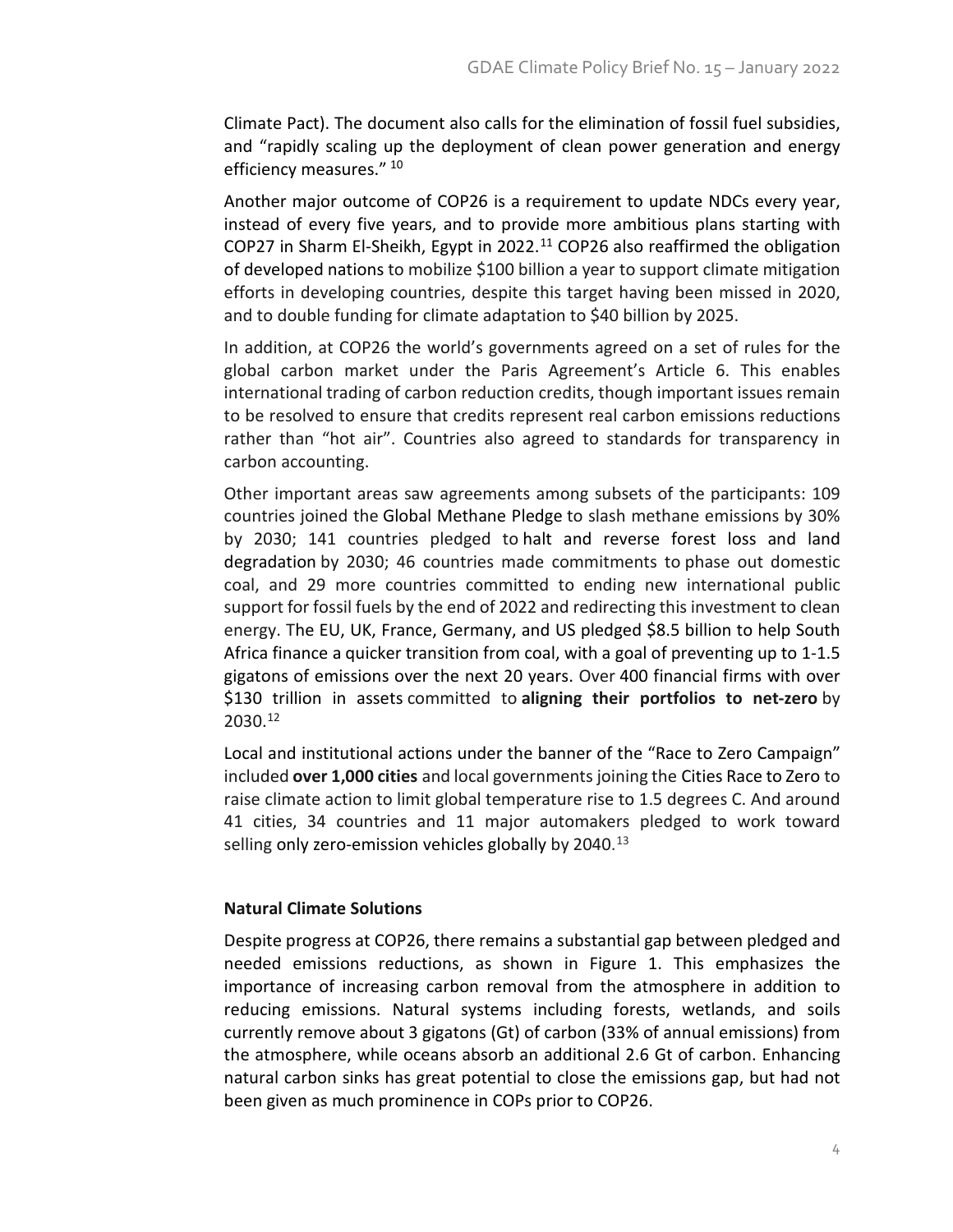Article 38 of the Glasgow Climate Pact "*emphasizes* the importance of protecting, conserving and restoring nature and ecosystems to achieve the Paris Agreement temperature goal, including through forests and other terrestrial and marine ecosystems acting as sinks and reservoirs of greenhouse gases and by protecting biodiversity, while ensuring social and environmental safeguards".<sup>[14](#page-11-8)</sup>

In addition to acting as greenhouse gas sinks, these ecosystems offer many other ecosystem services (biodiversity, freshwater supply, prevention of droughts and floods, prevention of erosion, and other vital functions). As noted by Laurence Tubiana, one of the architects of the Paris Agreement and the CEO of The European Climate Foundation "it is impossible to distinguish between climate and biodiversity. They're two parts of the same problem."[15](#page-11-9)

Despite acknowledging the critical importance of natural systems, the Glasgow conference made only limited progress towards specific policy actions to promote preservation and expansion of natural ecosystems. The conferences also struggled with differences over how to define natural climate solutions. The term "naturebased solutions" was removed from early drafts of the pact due to objections from indigenous people's representatives who feared that these so-called solutions might be packaged in ways that could be misused by big business and contribute to the commodification of nature and the displacement of indigenous communities.

According to Jing Corpuz, an Igorot indigenous leader from the Philippines, "Our position is that indigenous governance is the quintessential nature-based solution. Therefore, indigenous peoples' governance should be recognized and supported as a nature-based solution. For other nature-based solutions projects, there should be safeguards and full respect for indigenous peoples' rights."[16](#page-11-10)

On forests, as noted above, the conference did achieve an agreement among 141 countries to halt and reverse forest loss and land degradation by 2030. Specific policy commitments, however, were lacking. And despite a claim that COP26 saw "significant progress on issues related to agriculture", this progress mainly consisted of extending a series of discussions initiated at COP23 in 2017, with an intention to achieve a more definitive resolution at COP27 in 2022.[17](#page-11-11)

We review here the major issues involved in achieving substantive progress on forests, soils, and other ecosystems, with the perspective that this will be a more crucial component of future national and international climate policy.

#### **Forests**

Previous COPs established a structure known as "Reduction of Emissions from Deforestation and Degradation" or REDD, expanded and updated to REDD+ in 2007. The REDD+ mechanism has encouraged countries to protect their forests by offering them credits for maintaining the carbon stored in forests.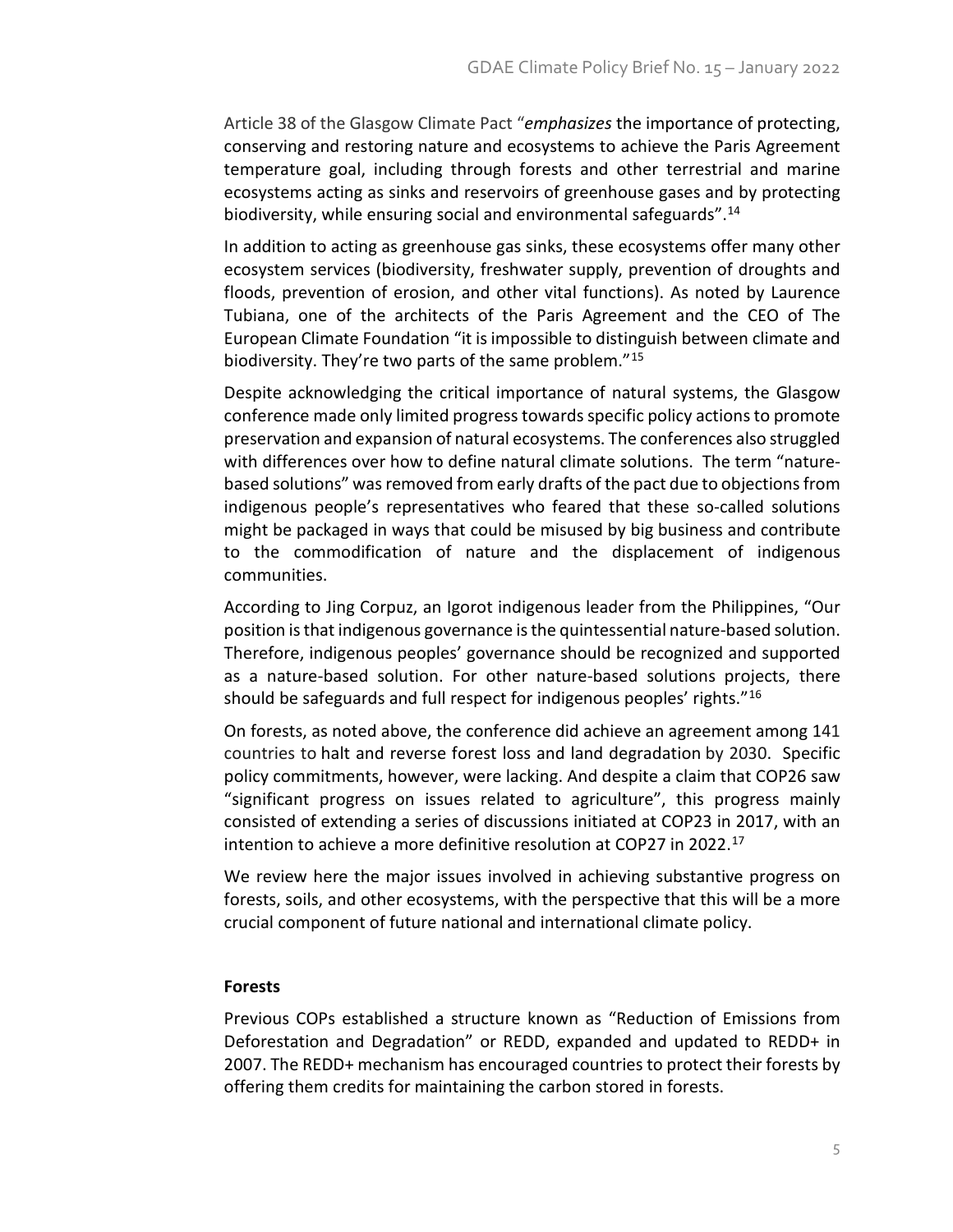This framework has drawn criticism from indigenous peoples and environmental advocates, who argue that it considers nature's preservation merely as a mean to reach negative emissions, and a way to offset the greenhouse gases emissions of big polluters, be they countries or corporations. In particular, corporations can buy up forested land in countries of the South because the carbon stored in the trees would earn them income from the REDD+ mechanism, while the customary rights of indigenous peoples on these forests could be ignored and even erased.

Some analysts argue that these problems are not inherent to the design of the REDD+ policies and could be resolved if the mechanism was monitored and managed at the national scale, with the proper safeguards to protect and respect indigenous rights<sup>[18](#page-12-0)</sup>. This approach could be compatible with the Glasgow Climate Pact's larger definition of protection of natural ecosystems, acknowledging their roles as natural carbon sinks but also as hosts of biodiversity, and also acknowledging the key role of indigenous people in the preservation of nature and ecosystems.[19](#page-12-1)

Scientists have mapped out key ecosystems, especially the carbon-rich forests and peatlands, that humanity cannot afford to destroy if climate catastrophe is to be avoided. These areas store 139 Gigatons of Carbon in trees, plants, and soils, which are "irrecoverable", meaning that natural regeneration would not be able to compensate for their loss by 2050. During the last decade 4 Gigatons of this irrecoverable carbon has been released into the atmosphere through wildfire, logging, and farming. The major stores of carbon are in forests and peatlands in the Amazon Forest, Russia, the Congo Basin, Canada, and Australia.<sup>[20](#page-12-2)</sup>

Forest protection was emphasized from the start of COP26 as one of its key priorities. An announcement was made on its second day, through the Glasgow Declaration on Forests and Land Use<sup>[21](#page-12-3)</sup>, signed by 100 countries representing 85% of the world's forested land, pledging to end deforestation by 2030<sup>[22](#page-12-4)</sup>. These commitments build on the tools and methodologies of the REDD+ framework, which has been so far implemented by 54 countries.<sup>[23](#page-12-5)</sup>

This declaration was backed by financial commitments made both by nationstates and by the global financial sector. In the COP26 Global Forest Finance Pledge, 12 countries (including the United States and several European nations, as well as the EU) will be collectively providing \$12 billion for forest-related climate finance between 2021 and 2025. This includes \$1.7 billion specifically dedicated to support Indigenous Peoples and Local Communities.<sup>[24](#page-12-6)</sup>

The financial sector is joining the effort through a coalition of 30 leading financial institutions, (collectively with over \$8.7 trillion in assets under management), which have pledged \$7.2 billion to the Global Forest Finance Pledge, and to eliminate agricultural commodity-driven deforestation from their portfolios by 20[25](#page-12-7).<sup>25</sup> If followed through, this redirecting of global investments away from some of the main causes of deforestation (cattle ranching, logging, soy production, palm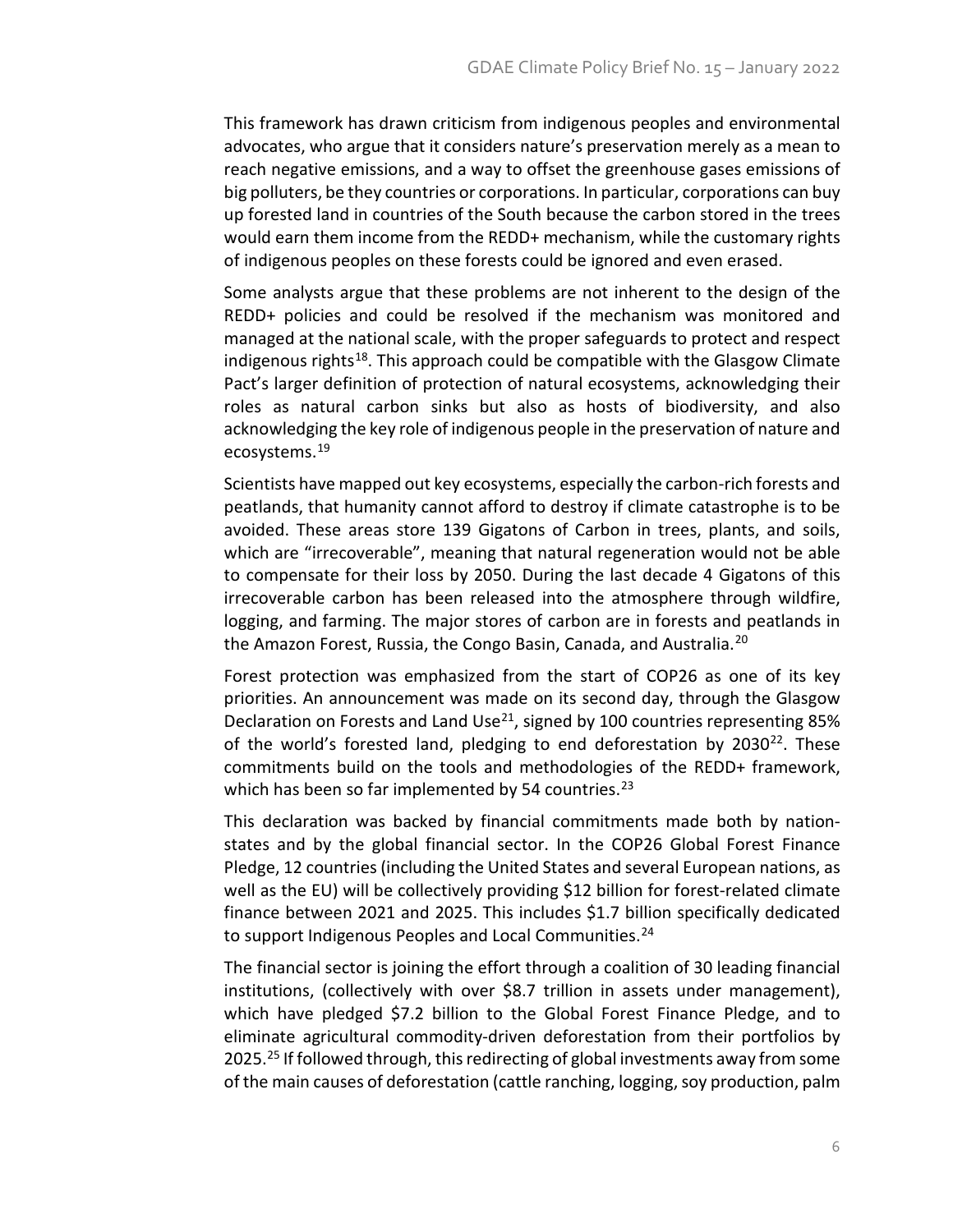oil, cocoa, and other extractive uses of forest land), could have a significant impact in slowing down deforestation rates.

The rate of net forest loss declined from 7.8 million ha per year in the decade 1990–2000 to 5.2 million ha per year in 2000–2010 and 4.7 million ha per year in 2010–2020. The Glasgow Declaration aims at slowing down that rate to zero by the 2030s. Spokespeople for environmental NGOs and indigenous peoples, however, have expressed their doubts that these declared intentions will result in the kind of urgent measures that are necessary, given the extent of current forest destruction and assessments that the Amazon Forest is already on the brink of turning into a net carbon emitter.<sup>[26](#page-12-8)</sup>



**Figure 2: Net Change in Forest Area, 2010-2020**

It should be noted that the aggregate of 4.7 million ha per year of loss of forest area in the past decade hides a very diverse situation when comparing different continents (see Figure 2). $^{27}$  $^{27}$  $^{27}$  Africa's annual rate of net forest area was 3.9 million hectare in the 2010s, that rate of loss has been steadily increasing since the 1990s. South America's annual rate of net forest loss was 2.6 million hectares, half of what it was in the prior decade , but the rate of deforestation of the Amazon Forest has increased again in the last few years under the Bolsonaro government in Brazil. Despite the fact that Brazil is a signatory to the Glasgow Declaration, forest defenders and indigenous peoples in Brazil have demanded real action and not mere declarations from the Brazilian government.

North and Central America have experienced a net loss of 0.1 million hectare in the 2010s, down from a net gain in forested area of 0.2 million hectare the decade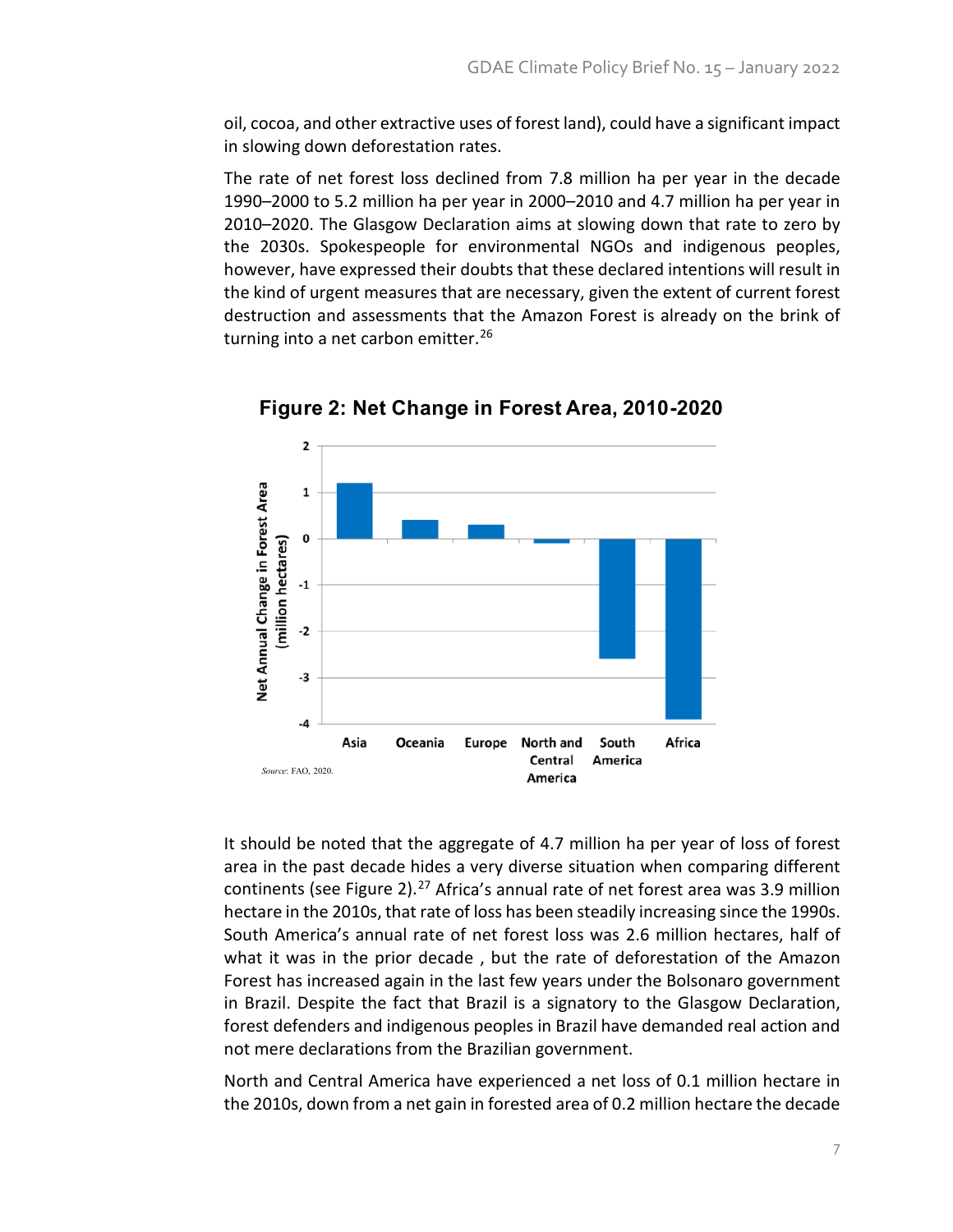prior: that trend particularly reflects the deforestation underway in the primary forests of the Southeastern United States, where old growth trees are cut and made into wood chips exported as biofuel to the European Union<sup>[28](#page-12-10)</sup>. All other continents have experienced a net gain in their forested area: 0.3 million ha in Europe, 0.4 million ha in Oceania, and most notably a gain of 1.2 million hectares in Asia, mainly due to afforestation programs in China.

These figures only describe total area. Afforesting degraded land or reforesting formerly deforested land does not compensate for destroying primary old-growth forests. Aggregate figures conceal this vital difference. China has been reforesting millions of hectares, often by planting hundreds of millions of the same cloned trees, which are monocultures called "green deserts" by scientists, which cannot host biodiversity, as they lack by design the characteristics of real forests which are complex ecosystems of many different tree species and plants.

In terms of biodiversity, the loss of primary forests has immeasurable consequences, as the loss of habitats is the driving force of what has been called the  $6<sup>th</sup>$  global extinction of species. In terms of carbon storage, old trees store more carbon than 70% of logged and replanted forests.<sup>[29](#page-12-11)</sup> "Keeping trees in the ground" is far more effective in terms of carbon storage than replanting young trees that will take decades to store as much carbon as the trees they are replacing. [30](#page-12-12)

The term "proforestation,"[31](#page-13-0) referring to a deliberate policy of keeping trees in the ground, has been proposed by Professor William Moomaw to capture the value of protecting and expanding forests: "the most effective thing that we can do is to allow trees that are already planted, that are already growing, to continue growing to reach their full ecological potential, to store carbon, and develop a forest that has its full complement of environmental services."[32](#page-13-1)

It remains to be seen whether the Glasgow Declaration on Forests and Land Use, and the Global Forest Finance Pledge that accompanies it, are sufficient tools to curb the current trends of deforestation, especially that of primary forests. Ending deforestation by 2030 would make a massive contribution to climate change mitigation, as well as to protecting biodiversity, but as with other areas of the Glasgow Climate Pact, there remains a huge gap between declared goals and actual policy.

#### **Soils**

Soils are the main carbon sink on earth, storing about 2300 Gigatons of carbon, about three times as much as the atmosphere. Although soils have never been a part of the COP's mainstream discussions, they have received growing attention since COP21 in 2015, where the topic of soil health and its connection to food security and to carbon storage became a main feature of the COP's side events. COP23 in 2017 adopted the 'Koronivia Joint Work on Agriculture' (KJWA) which provides a road map to address issues related to agriculture and soils.<sup>[33](#page-13-2)</sup>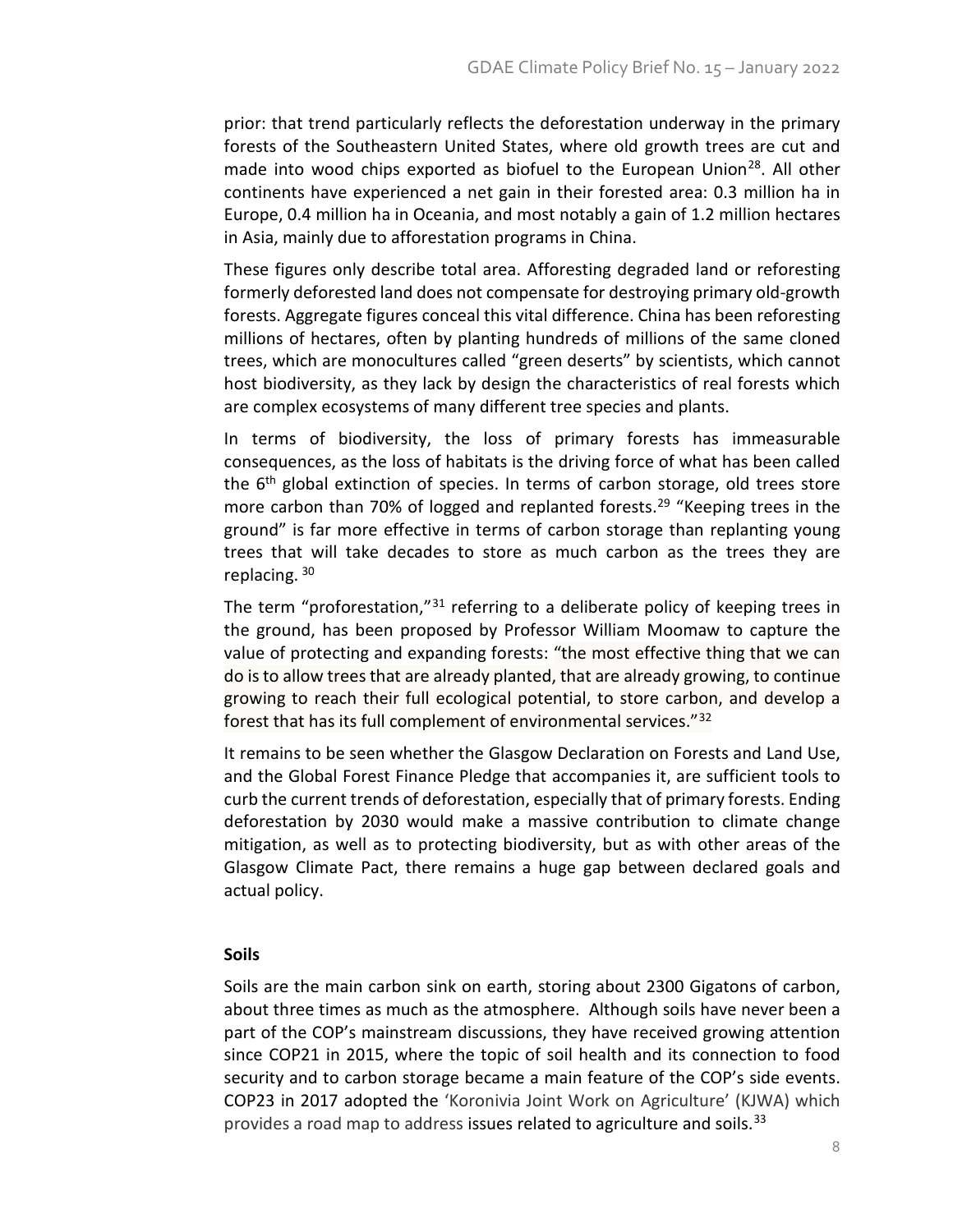An independent international effort, which originated in Paris at COP21, is the 4per1000 initiative for food security and climate, with hundreds of member groups including countries, regions, academic institutions, farmers organizations and NGOs.<sup>[34](#page-13-3)</sup> The name "4 per 1000" derives from the principle that an annual growth rate of 0.4% in soil carbon stocks, or 4 parts per thousand per year, in the first 30-40 cm of soil, would significantly reduce the  $CO<sub>2</sub>$  concentrations in the atmosphere due to human activities.

The initiative promotes the key role of healthy soils, seeking to advance forms of agriculture and grazing that regenerate soils and naturally enrich them in organic carbon. These approaches create a double win-win, in terms of long-term soil fertility and sustainability with higher yields, and in terms of carbon capture, as a natural solution to climate change.<sup>[35](#page-13-4)</sup>

Professor Rattan Lal, a world-renowned soil scientist and a co-founder of the 4per1000 initiative, defines soil health in these terms: "Soil's capacity, as a dynamic and biologically active entity, within natural and managed landscapes, to sustain multiple ecosystems services including net primary productivity, food and nutritional security, biodiversity, water purification and renewability, carbon sequestration, air quality and atmospheric chemistry and elemental cycling for human wellbeing and nature conservancy."[36](#page-13-5)

According to Lal's estimates, the technical potential of carbon sequestration in the terrestrial biosphere (soils and vegetation) is between 1.45 to 3.44 Gigatons of Carbon per year. By the end of the  $21^{st}$  century, there would be a potential for all planetary soils to absorb 178 Gigatons of Carbon, and for all planetary vegetation to absorb an additional 155 Gigatons of Carbon, which would amount to a total of 333 Gigatons of Carbon. This is equivalent to 157 parts-per-million CO2 in the atmosphere.

Scientists such as Dr. James Hansen have suggested that to stabilize planetary temperatures will require a long-term reduction in atmospheric  $CO<sub>2</sub>$ concentrations to a level of about 350 ppm. $37$  Given that the current CO2 concentration is 420 ppm, and accepting a long-term target of lowering this to 350ppm, Lal's calculations imply that over the course of the next 80 years, the terrestrial biosphere would have the capacity to return atmospheric carbon accumulations to a safe level of 350 ppm, provided that the total of all greenhouse gases emissions in the next 80 years did not overshoot 87 ppm (the current increase being 2.4 ppm per year). Realizing this enormous potential of carbon absorption would require a drastic effort to rebuild the capacity of soils to hold soil organic carbon.

More soil organic carbon also means more yields: on average, adding 10 tons of organic carbon per hectare of land<sup>[38](#page-13-7)</sup> increases agronomic yield by 400 to 1000kg (depending on the type of crop). A global effort to increase soil carbon would thus contribute both to climate stabilization and to food security.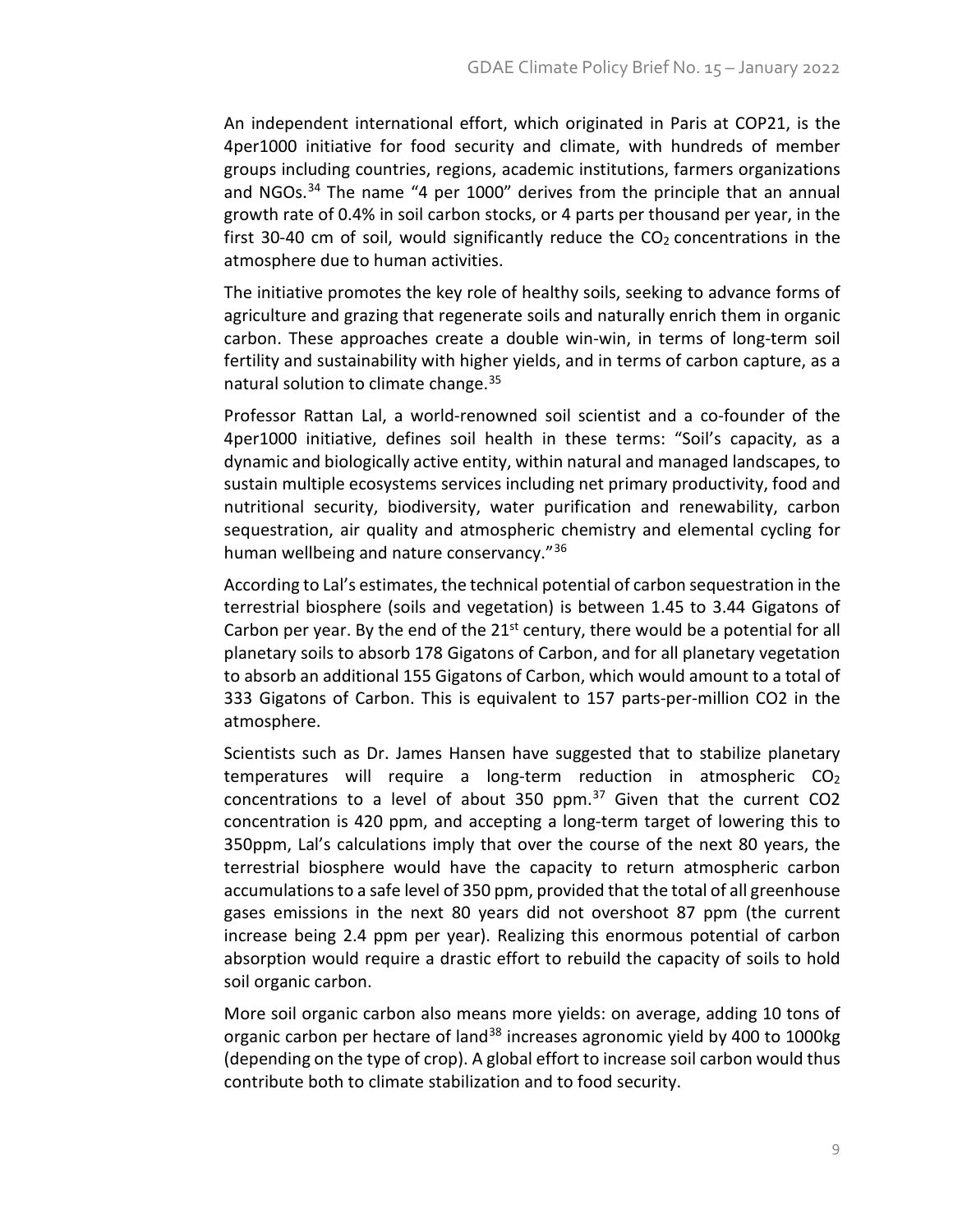This increase in soil organic carbon can be achieved by many techniques and processes. Climate resilient agriculture operates on a principle of never leaving the soil bare, using cover crops, replanting hedges and trees in the fields, and nourishing the soil with manure, compost, or biochar. More innovative forms of agriculture include the eco-intensification of cultures (cultivating a maximum number of species of plants in the same area, in contrast to current practices of monoculture), and permaculture, which has so far been used mainly on small farms but is increasingly being experimented with at larger scales.

To contribute to the necessary paradigm shift in agriculture, several international initiatives have emerged in recent years. The FAO has initiated a program to mapping organic carbon in soils, establishing which areas have the greatest potential for increased carbon storage, including restoring degraded soils.<sup>[39](#page-13-8)</sup>

Other global coalitions of different stakeholders include the "Coalition of Action 4 Soil Health" (CA4SH), that emerged from the UN Food Systems Summit, <sup>[40](#page-13-9)</sup> which boosts existing initiatives that promote soil health, business investment in soil regeneration, financial support for farmers working to adopt agroecological methods, and platforms for best practice exchange among farmers, researchers, and policymakers. (An example of such an exchange platform is the Northeast Healthy Soil Network<sup>[41](#page-13-10)</sup>).

One of the main challenges to the agriculture transition towards more regenerative practices is to find the necessary funds to sustain farmers financially while their transition is underway. At COP26 two types of funding initiatives were discussed, one that is driven by the private sector investing in the food sector, and one that is powered by crowdsourcing channeled through networks of diverse stakeholders at all levels, local, regional, and global.

An example of private sector interest in the regenerative transition of agriculture is the REGEN 10 network, an initiative of the World Business Council, which "seeks to work with over 500 million farmers to apply regenerative production methods and transform agricultural systems, as well as ensure roughly USD\$60 billion per year is deployed to finance the transition."[42](#page-13-11)

Grassroot-led efforts that would help channel funds through crowdfunding efforts would likely not be able to mobilize billions of dollars in the way the Regen10 initiative seeks to do, but would better ensure that the voices of small-scale farmers is heard, and their needs are put at the core of any project funded by such initiatives.

The 4per1000 initiative proposed at COP26 the "Twin Regions" initiative that matches two territories, one in the industrialized world, and one in the developing world<sup>43</sup>. The concept is proposed as a civil societal engagement towards carbon neutrality, where the community in the North (city or region) has a high level of carbon emissions but a low capacity to sequester carbon in its soils and ecosystems, whereas its twinned rural community in the South has very low carbon emissions, and a very high potential to sequester biological carbon in its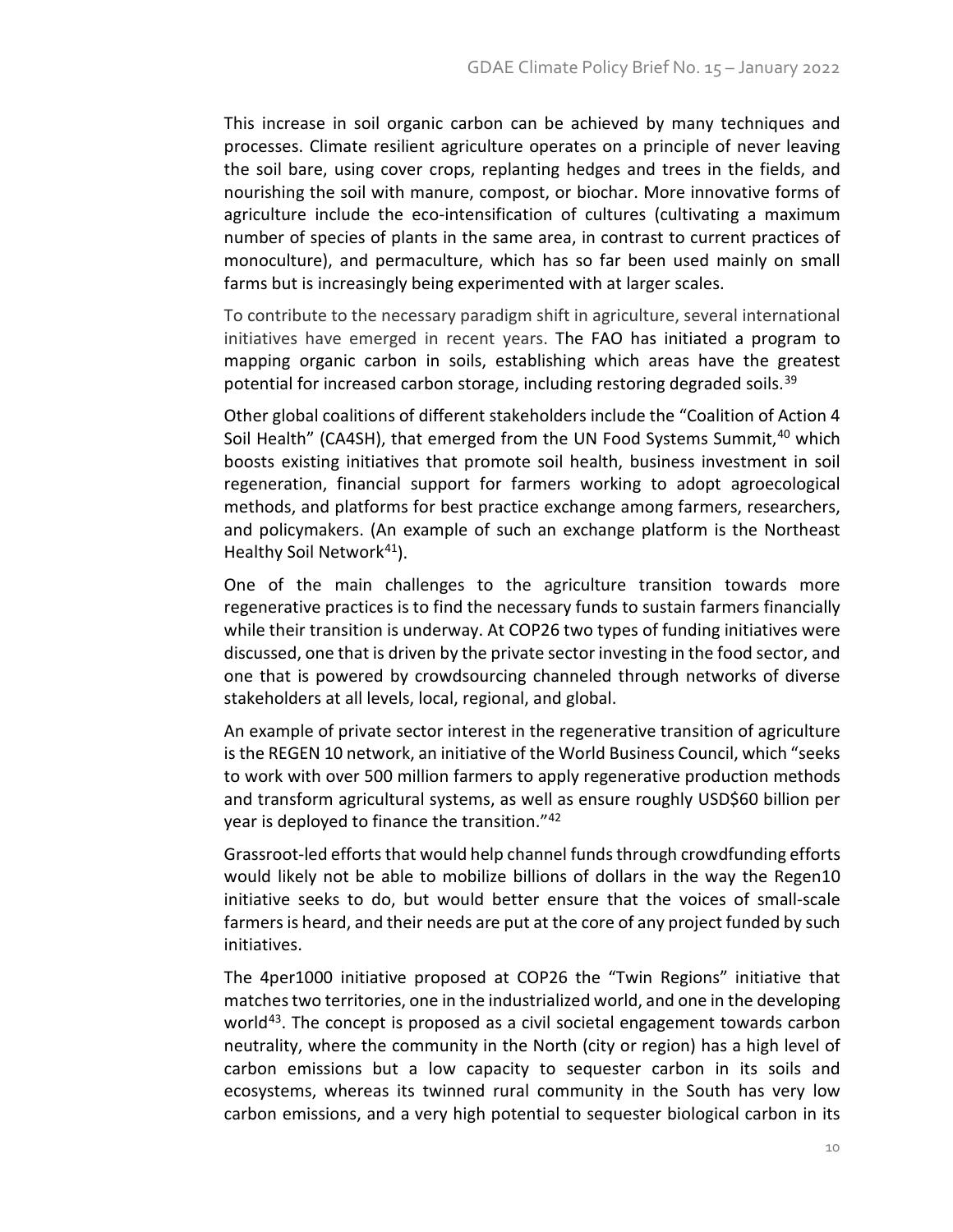ecosystems, through forestation and regenerative practices. The Northern twin also has the financial means to help its Southern twin directly, without going through national or international institutions.

#### **Conclusion: Natural climate solutions are key to achieving 1.5°C target**

The primary focus of COP26, as of previous COPs, has been the need for drastic greenhouse emissions reductions. But it is increasingly evident that carbon removal from the atmosphere is equally important to achieve a 1.5°C target.

Some attention has been directed to technologies for artificial carbon removal. But while artificial carbon removal technology is expensive and is unlikely to prove scalable to the degree necessary, there is a known and huge potential for carbon removal through natural systems, relying on the power of forests, plants, soils, and ecosystems to store carbon.<sup>[44](#page-14-0)</sup>

In addition to being the least expensive option for carbon removal, natural climate solutions have many other win-win features, including biodiversity conservation, improving watershed protection, and increasing water security, reducing soil erosion and air pollution, and improving human nutrition and health.

Following COP 26, one major issue is the strengthening of national commitments to reduce emissions. But in addition, the COP process has now recognized the importance of natural solutions. Pledges and policies undertaken so far in this area are only a small start on what is needed. A focus on the need for policies to implement much more sweeping natural climate solutions will grow in importance in future COPs, as well as in national policies aiming to achieve net zero emissions.

#### <span id="page-10-0"></span>**References**

 $1$  Conference of the Parties" refers to countries that are parties to the 1992 United Nations Framework Convention on Climate Change (UNFCCC). 154 countries were signatories in 1992, and 43 more had joined by 2020.

<span id="page-10-1"></span><sup>2</sup> IPCC, Sixth Assessment Report, AR6 Climate Change 2021: The Physical Science Basis, 2021, Summary for Policymakers, p. 14[. https://www.ipcc.ch/report/ar6/wg1/](https://www.ipcc.ch/report/ar6/wg1/)

<span id="page-10-3"></span><sup>4</sup> ABC News, Year in Climate: Extreme weather events prove climate change is already here, 28 December 2021 [https://abcnews.go.com/US/year-climate-extreme-weather](https://abcnews.go.com/US/year-climate-extreme-weather-events-prove-climate-change/story?id=81771045)[events-prove-climate-change/story?id=81771045](https://abcnews.go.com/US/year-climate-extreme-weather-events-prove-climate-change/story?id=81771045)

<span id="page-10-4"></span><sup>5</sup> Peter Walker, The Guardian, 31 October 2021. COP26 "literally the last chance saloon" to save Planet – Prince Charles

[https://www.theguardian.com/environment/2021/oct/31/cop26-literally-the-last](https://www.theguardian.com/environment/2021/oct/31/cop26-literally-the-last-chance-saloon-to-save-planet-prince-charles)[chance-saloon-to-save-planet-prince-charles](https://www.theguardian.com/environment/2021/oct/31/cop26-literally-the-last-chance-saloon-to-save-planet-prince-charles)

<span id="page-10-2"></span><sup>&</sup>lt;sup>3</sup> IPCC, Sixth Assessment Report, AR6 Climate Change 2021: The Physical Science Basis, 2021. <https://www.ipcc.ch/report/ar6/wg1/>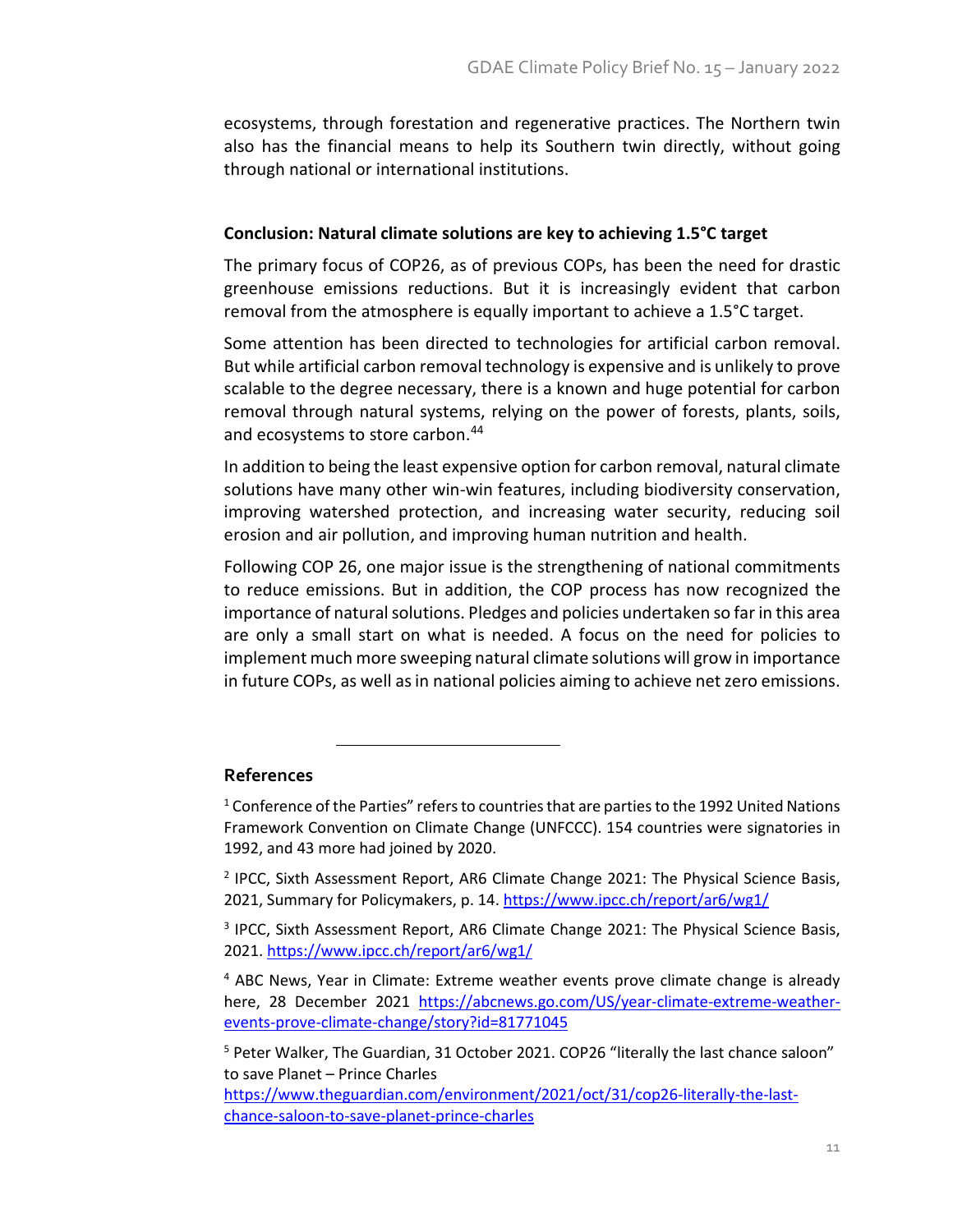<span id="page-11-0"></span><sup>6</sup> Jonathan Watts, The Guardian, 5 November 2021. COP26: What are the chances of keeping the 1.5C target alive?

[https://www.theguardian.com/news/audio/2021/nov/05/cop26-keeping-the-1point5c](https://www.theguardian.com/news/audio/2021/nov/05/cop26-keeping-the-1point5c-target-alive-podcast)[target-alive-podcast](https://www.theguardian.com/news/audio/2021/nov/05/cop26-keeping-the-1point5c-target-alive-podcast)

<span id="page-11-1"></span> $<sup>7</sup>$  Fiona Harvey, The Guardian, 10 November 2021. China and the US announce plan to</sup> work together on cutting emissions.

[https://www.theguardian.com/environment/2021/nov/10/china-and-the-us-announce](https://www.theguardian.com/environment/2021/nov/10/china-and-the-us-announce-plan-to-work-together-on-cutting-emissions)[plan-to-work-together-on-cutting-emissions](https://www.theguardian.com/environment/2021/nov/10/china-and-the-us-announce-plan-to-work-together-on-cutting-emissions)

<span id="page-11-2"></span><sup>8</sup> Climate Action Tracker, November 2021 update <https://climateactiontracker.org/global/temperatures/>

<span id="page-11-3"></span><sup>9</sup> Alok Sharma, The Guardian, 23 November 2021. COP26 kept the world's 1.5C limit in reach – now we will steer it over the line.

[https://www.theguardian.com/commentisfree/2021/nov/23/cop26-limit-in-reach-uk](https://www.theguardian.com/commentisfree/2021/nov/23/cop26-limit-in-reach-uk-presidency-glasgow-climate)[presidency-glasgow-climate](https://www.theguardian.com/commentisfree/2021/nov/23/cop26-limit-in-reach-uk-presidency-glasgow-climate)

<span id="page-11-4"></span> $10$  The Washington Post Staff, The Glasgow Climate Pact Annotated, 13 November 2021. [https://www.washingtonpost.com/climate-environment/interactive/2021/glasgow](https://www.washingtonpost.com/climate-environment/interactive/2021/glasgow-climate-pact-full-text-cop26/)[climate-pact-full-text-cop26/](https://www.washingtonpost.com/climate-environment/interactive/2021/glasgow-climate-pact-full-text-cop26/)

<span id="page-11-5"></span> $11$  Climate Home News, "Draft Glasgow Pact calls on countries to submit new climate plans in 2022", 12 November 2021.

[https://www.climatechangenews.com/2021/11/12/draft-glasgow-pact-calls-countries](https://www.climatechangenews.com/2021/11/12/draft-glasgow-pact-calls-countries-submit-new-climate-plans-2022/)[submit-new-climate-plans-2022/](https://www.climatechangenews.com/2021/11/12/draft-glasgow-pact-calls-countries-submit-new-climate-plans-2022/)

<span id="page-11-6"></span><sup>12</sup> World Resources Institute, COP26: Key outcomes from the UN Climate Talks in Glasgow, November 17, 2021.

[https://www.wri.org/insights/cop26-key-outcomes-un-climate-talks-glasgow;](https://www.wri.org/insights/cop26-key-outcomes-un-climate-talks-glasgow)

Seth Owusu-Mante and Kelly Sims Gallagher, "The Best Agreement out of Glasgow", The Climate Policy Lab, The Fletcher School of Law and Diplomacy, December 20, 2021. [https://www.climatepolicylab.org/climatesmart/2021/12/20/the-best-agreement-out](https://www.climatepolicylab.org/climatesmart/2021/12/20/the-best-agreement-out-of-glasgow)[of-glasgow](https://www.climatepolicylab.org/climatesmart/2021/12/20/the-best-agreement-out-of-glasgow)

<span id="page-11-7"></span><sup>13</sup> United Nations Climate Change, Race to zero campaign. [https://unfccc.int/climate](https://unfccc.int/climate-action/race-to-zero-campaign)[action/race-to-zero-campaign](https://unfccc.int/climate-action/race-to-zero-campaign)

<span id="page-11-8"></span><sup>14</sup> The Washington Post Staff, The Glasgow Climate Pact Annotated, 13 November 2021. [https://www.washingtonpost.com/climate-environment/interactive/2021/glasgow](https://www.washingtonpost.com/climate-environment/interactive/2021/glasgow-climate-pact-full-text-cop26/)[climate-pact-full-text-cop26/](https://www.washingtonpost.com/climate-environment/interactive/2021/glasgow-climate-pact-full-text-cop26/)

<span id="page-11-9"></span><sup>15</sup> Climate Home News, "Nature-based solutions" prove divisive at Glasgow Climate Talks, 11 November 2021.

[https://www.climatechangenews.com/2021/11/11/nature-based-solutions-prove](https://www.climatechangenews.com/2021/11/11/nature-based-solutions-prove-divisive-glasgow-climate-talks/)[divisive-glasgow-climate-talks/](https://www.climatechangenews.com/2021/11/11/nature-based-solutions-prove-divisive-glasgow-climate-talks/)

<span id="page-11-10"></span><sup>16</sup> Climate Home News, 11 November 2021.

<span id="page-11-11"></span><sup>17</sup> United Nations Climate Change, COP26 sees significant progress on issues related to Agriculture, November 12, 2021

[https://unfccc.int/news/cop26-sees-significant-progress-on-issues-related-to](https://unfccc.int/news/cop26-sees-significant-progress-on-issues-related-to-agriculture)[agriculture](https://unfccc.int/news/cop26-sees-significant-progress-on-issues-related-to-agriculture)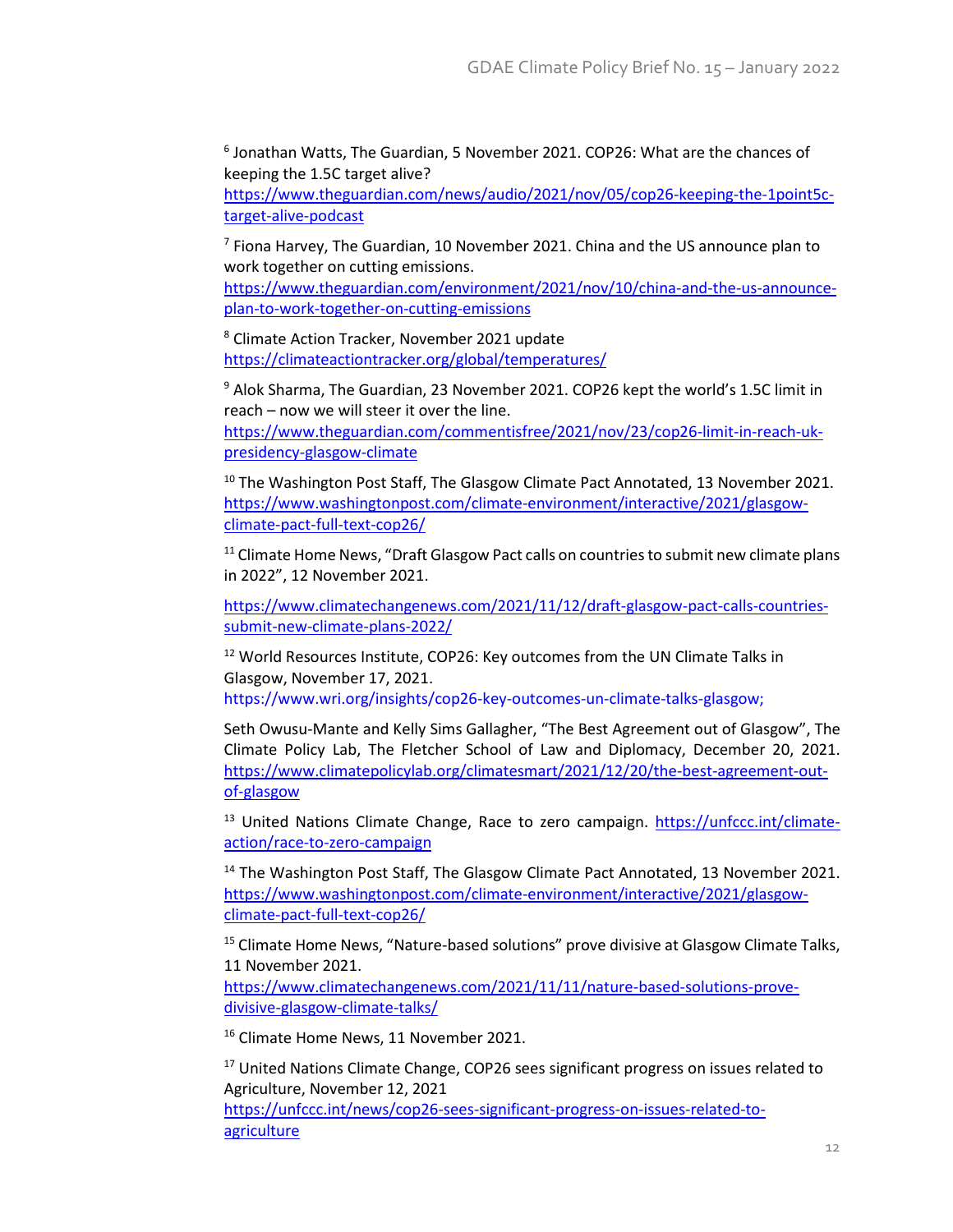<span id="page-12-0"></span> $18$  John C. Cannon, REDD+ more competitive than critics believe, study finds, Mongabay series, 12 September 2019. [https://news.mongabay.com/2019/09/redd-more](https://news.mongabay.com/2019/09/redd-more-competitive-than-critics-believe-study-finds/)[competitive-than-critics-believe-study-finds/](https://news.mongabay.com/2019/09/redd-more-competitive-than-critics-believe-study-finds/)

<span id="page-12-1"></span><sup>19</sup> The Washington Post Staff, The Glasgow Climate Pact Annotated, 13 November 2021.

[https://www.washingtonpost.com/climate-environment/interactive/2021/glasgow](https://www.washingtonpost.com/climate-environment/interactive/2021/glasgow-climate-pact-full-text-cop26/)[climate-pact-full-text-cop26/](https://www.washingtonpost.com/climate-environment/interactive/2021/glasgow-climate-pact-full-text-cop26/)

<span id="page-12-2"></span><sup>20</sup> Damian Carrington, The Guardian, 18 November 2021. Revealed: The Places Humanity must not Destroy to avoid Climate Chaos.

[https://www.theguardian.com/environment/2021/nov/18/revealed-the-places](https://www.theguardian.com/environment/2021/nov/18/revealed-the-places-humanity-must-not-destroy-to-avoid-climate-chaos)[humanity-must-not-destroy-to-avoid-climate-chaos](https://www.theguardian.com/environment/2021/nov/18/revealed-the-places-humanity-must-not-destroy-to-avoid-climate-chaos)

<span id="page-12-3"></span> $21$  UN Climate Change Conference, 2 November 2021. Glasgow Leaders' Declaration on Forests and Land Use. [https://ukcop26.org/glasgow-leaders-declaration-on-forests-and](https://ukcop26.org/glasgow-leaders-declaration-on-forests-and-land-use/)[land-use/](https://ukcop26.org/glasgow-leaders-declaration-on-forests-and-land-use/)

<span id="page-12-4"></span><sup>22</sup> Catrin Einhorn and Chris Buckley, The New York Times, Nov 1, 2021. Global Leaders Pledge to End Deforestation by 2030. <https://www.nytimes.com/2021/11/02/climate/cop26-deforestation.html>

<span id="page-12-5"></span><sup>23</sup> United Nations Climate Change, 10 November 2021. COP26 Pivotal Progress Made on Sustainable Forest Management and Conservation. [https://unfccc.int/news/cop26](https://unfccc.int/news/cop26-pivotal-progress-made-on-sustainable-forest-management-and-conservation) [pivotal-progress-made-on-sustainable-forest-management-and-conservation](https://unfccc.int/news/cop26-pivotal-progress-made-on-sustainable-forest-management-and-conservation)

<span id="page-12-6"></span><sup>24</sup> UN Climate Change Conference UK 2021, 2 November 2021, COP26 IPLC Forest Tenure Joint Donor Statement: Advancing Support for Indigenous Peoples and Local Communities' Tenure Rights and Their Forest Guardianship, Glasgow COP26, November 2021[. https://ukcop26.org/cop26-iplc-forest-tenure-joint-donor-statement/](https://ukcop26.org/cop26-iplc-forest-tenure-joint-donor-statement/)

<span id="page-12-7"></span> $25$  Race to zero: Leading financial institutions commit to actively tackle deforestation, November 2 2021. [https://racetozero.unfccc.int/leading-financial-institutions-commit](https://racetozero.unfccc.int/leading-financial-institutions-commit-to-actively-tackle-deforestation/)[to-actively-tackle-deforestation/](https://racetozero.unfccc.int/leading-financial-institutions-commit-to-actively-tackle-deforestation/)

<span id="page-12-8"></span> $26$  Catrin Einhorn and Chris Buckley, The New York Times, Nov 1, 2021. Global Leaders Pledge to End Deforestation by 2030.

<https://www.nytimes.com/2021/11/02/climate/cop26-deforestation.html>

<span id="page-12-9"></span> $27$  Gabrielle Lipton, Landscape News, 14 May 2020. 4.06 billion remaining hectares and other new numbers on forests… But what do they mean? [https://news.globallandscapesforum.org/44355/4-06-billion-remaining-hectares-and](https://news.globallandscapesforum.org/44355/4-06-billion-remaining-hectares-and-other-new-numbers-on-forests-but-what-do-they-mean/)[other-new-numbers-on-forests-but-what-do-they-mean/](https://news.globallandscapesforum.org/44355/4-06-billion-remaining-hectares-and-other-new-numbers-on-forests-but-what-do-they-mean/)

<span id="page-12-10"></span><sup>28</sup> NRDC, Our Forests aren't Fuel, 8 May 2020. [https://www.nrdc.org/resources/our](https://www.nrdc.org/resources/our-forests-arent-fuel)[forests-arent-fuel](https://www.nrdc.org/resources/our-forests-arent-fuel)

<span id="page-12-11"></span> $29$  William Moomaw et al., US Forests Hold Climate Keys, The Hill, 15 November 2021. <https://thehill.com/opinion/energy-environment/581612-us-forests-hold-climate-keys>

<span id="page-12-12"></span><sup>30</sup> Beverly Law and William Moomaw, Keeping trees in the ground where they are already growing is an effective low-tech way to slow climate change, The Conversation, 24 February 2021. [https://theconversation.com/keeping-trees-in-the-ground-where-they](https://theconversation.com/keeping-trees-in-the-ground-where-they-are-already-growing-is-an-effective-low-tech-way-to-slow-climate-change-154618)[are-already-growing-is-an-effective-low-tech-way-to-slow-climate-change-154618](https://theconversation.com/keeping-trees-in-the-ground-where-they-are-already-growing-is-an-effective-low-tech-way-to-slow-climate-change-154618)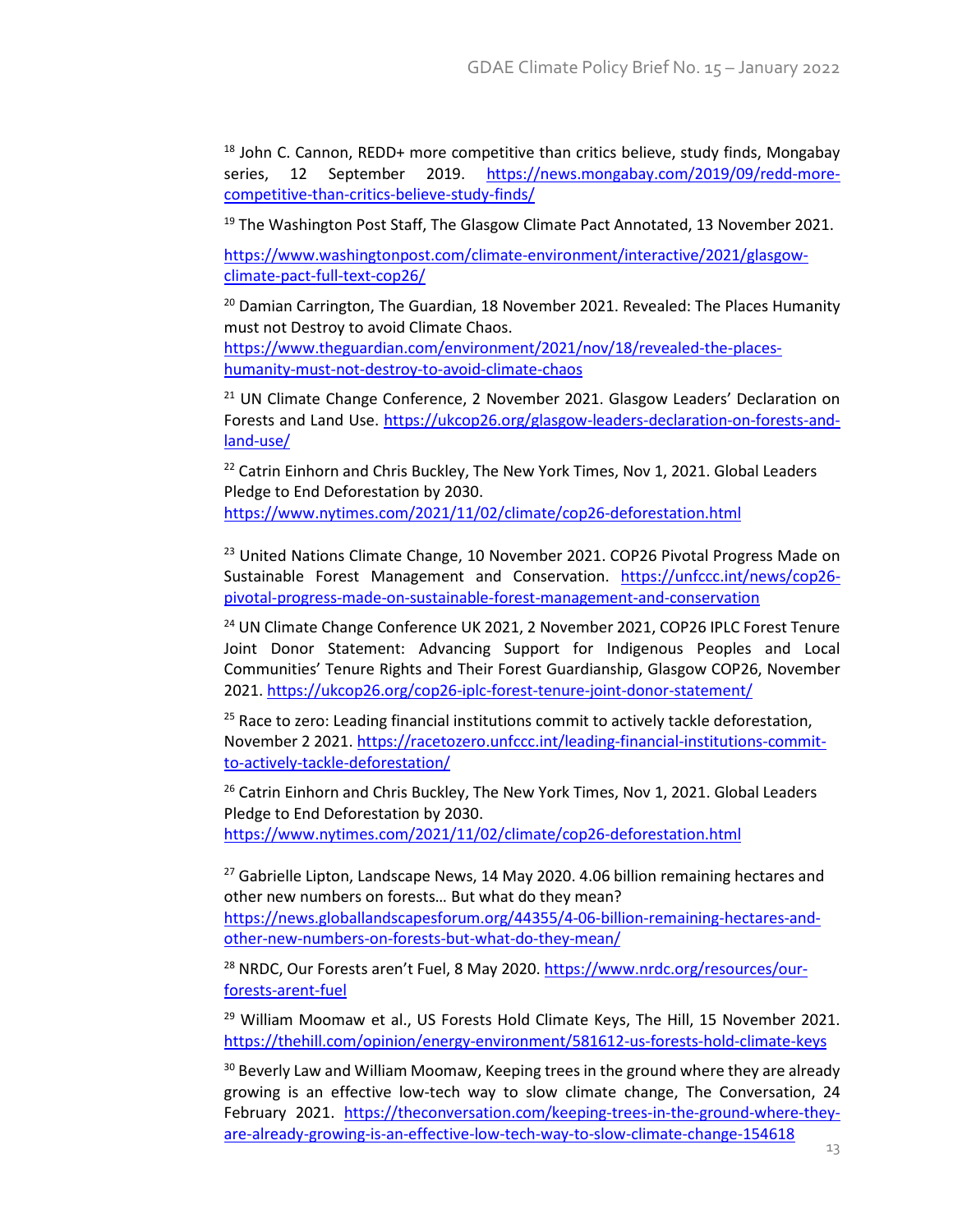<span id="page-13-0"></span><sup>31</sup> William Moomaw, Susan Masino and Edward Faison, Frontiers in Forests and Global Change, 11 June 2019.

<https://www.frontiersin.org/articles/10.3389/ffgc.2019.00027/full>

<span id="page-13-1"></span><sup>32</sup> Fen Montaigne interviews Prof. William Moomaw for the Yale School of the Environment. Why Keeping Mature Forests Intact is Key to the Climate Fight. Yale Environment 360, October 15, 2019. [https://e360.yale.edu/features/why-keeping](https://e360.yale.edu/features/why-keeping-mature-forests-intact-is-key-to-the-climate-fight)[mature-forests-intact-is-key-to-the-climate-fight](https://e360.yale.edu/features/why-keeping-mature-forests-intact-is-key-to-the-climate-fight)

<span id="page-13-2"></span><sup>33</sup> United Nations Climate Change, Issues Related to Agriculture. <https://unfccc.int/topics/land-use/workstreams/agriculture>

<span id="page-13-3"></span><sup>34</sup> The 4per1000 Initiative[. https://www.4p1000.org](https://www.4p1000.org/)

<span id="page-13-4"></span><sup>35</sup> GDAE Climate Policy Brief #4, April 2017. Anne-Marie Codur et al., Hope below our feet: Soil as a Climate Solution. <https://sites.tufts.edu/gdae/files/2019/10/ClimatePolicyBrief4.pdf>

<span id="page-13-5"></span><sup>36</sup> From Rattan Lal's PowerPoint presentation at the 4per1000 annual meeting, November 10, 2021, at COP26. Rattan Lal is Distinguished University Professor of Soil Science at Ohio State University. Recent academic articles by Rattan Lal include:

Rattan Lal et al., The Role of Soil in Regulation of Climate, Philosophical Transactions of the Royal Society B Biological Sciences, September 2021, 376(1834):20210084.

Rattan Lal, Soil management for Carbon sequestration, July 2021, South African Journal of Plant and Soil, 38(3):1-7.

Rattan Lal, Managing soil quality for humanity and the Planet, September 2020, Frontiers of Agricultural Sciences and Engineering 7(3).

<span id="page-13-6"></span><sup>37</sup> World Energy Data, 350 ppm. <https://www.worldenergydata.org/350ppm/>

<span id="page-13-7"></span><sup>38</sup> This is equivalent of adding one kilogram of soil organic carbon per square meter of cultivated land.

<span id="page-13-8"></span><sup>39</sup> FAO Soils Portal[. https://www.fao.org/soils-portal/data-hub/soil-maps-and](https://www.fao.org/soils-portal/data-hub/soil-maps-and-databases/global-soil-organic-carbon-map-gsocmap/en/)[databases/global-soil-organic-carbon-map-gsocmap/en/](https://www.fao.org/soils-portal/data-hub/soil-maps-and-databases/global-soil-organic-carbon-map-gsocmap/en/)

<span id="page-13-9"></span><sup>40</sup> Food Systems Summit 2021, Action Area 2: Boost Nature-Based Solutions or Production, Coalition of Action for Soil Health.

<https://foodsystems.community/coalition/coalition-of-action-4-soil-health-ca4sh-2/>

<span id="page-13-10"></span><sup>41</sup> GDAE Climate Policy Brief #14, September 2021, Sam Polzin and Anne-Marie Codur, Farmers as Ecosystems Regenerators: Reimagining Agriculture with the Northeast Healthy Soil Network.

[https://sites.tufts.edu/gdae/files/2021/10/ClimatePolicyBrief14\\_2021.pdf](https://sites.tufts.edu/gdae/files/2021/10/ClimatePolicyBrief14_2021.pdf)

<span id="page-13-11"></span><sup>42</sup> World Business Council for Sustainable Development, Regen 10 to work with over 500 million farmers to scale regenerative food production by 2030. Geneva, 2 November 2021. [https://www.wbcsd.org/Programs/Food-and-Nature/News/Regen10-to-work](https://www.wbcsd.org/Programs/Food-and-Nature/News/Regen10-to-work-with-over-500-million-farmers-to-scale-regenerative-food-production-by-2030)[with-over-500-million-farmers-to-scale-regenerative-food-production-by-2030](https://www.wbcsd.org/Programs/Food-and-Nature/News/Regen10-to-work-with-over-500-million-farmers-to-scale-regenerative-food-production-by-2030)

<span id="page-13-12"></span><sup>43</sup> Twin Regions Project: International Solidarity to unlock potentials for achieving carbon neutrality. 4per1000 PowerPoint presentation, MRV Hackaton, 24 September 2020. <https://soilcarbon.weebly.com/participant-resources.html>